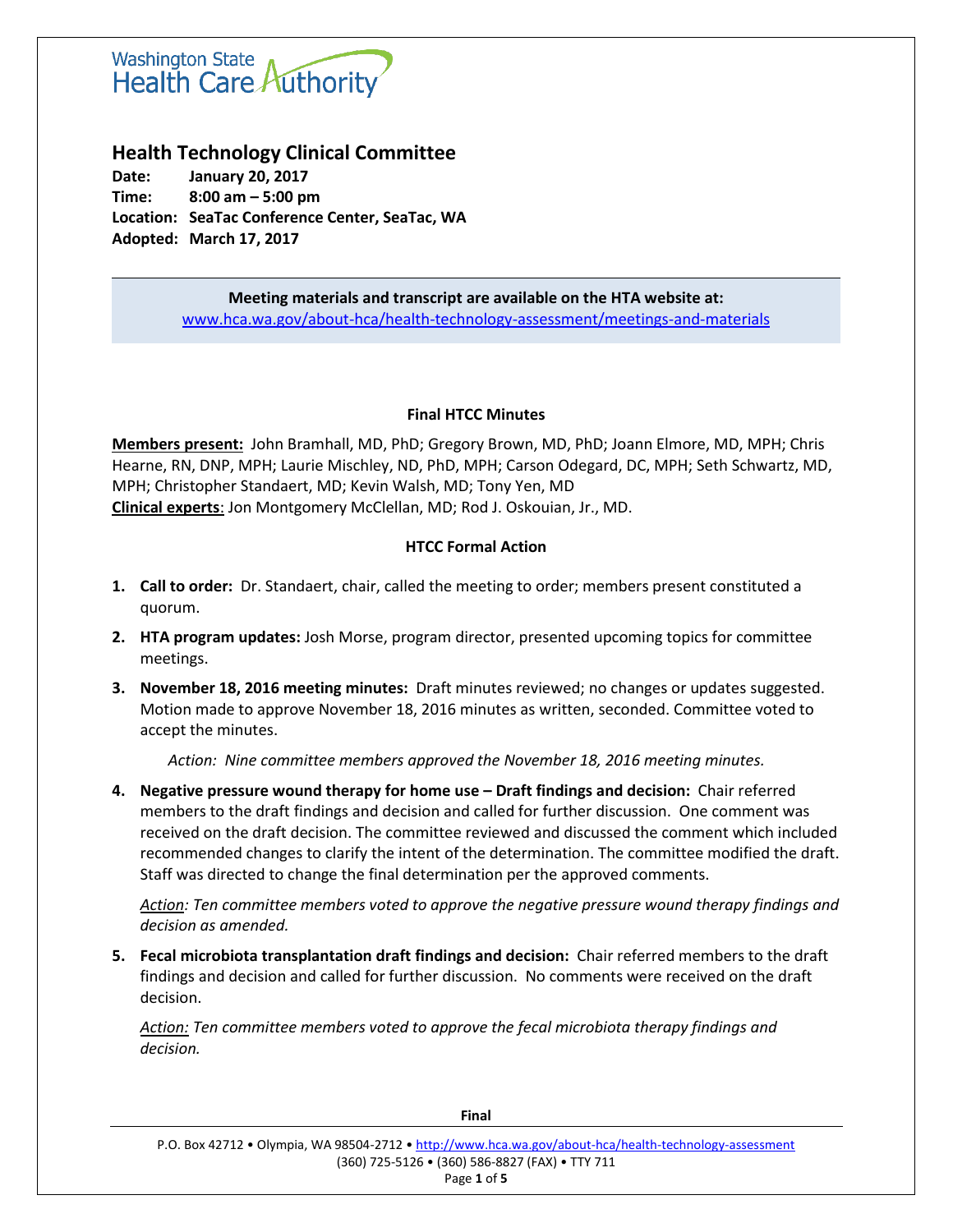WA - Health Technology Clinical Committee Meeting January 20, 2017

#### **6. Pharmacogenomic testing for selected conditions:**

The chair introduced Jon (Jack) McClellan, MD, Professor, Department of Psychiatry and Behavioral Sciences, University of Washington, Seattle.

**Agency utilization and outcomes:** Charissa Fotinos, MD, MSc, Deputy Chief Medical Officer, Health Care Authority, presented the state agency perspective for Pharmacogenomics Testing for Selected Conditions. The full presentation is published with th[e January 20, meeting materials.](http://www.hca.wa.gov/about-hca/health-technology-assessment/meetings-and-materials)

**Scheduled and open public comments:** The chair called for public comments. Comments provided by:

- Nathan Roe, PhD, Medical Science Liaison, Assurex Health
- Jim Pollard, National Account Manager, Government Accounts, Assurex Health

Public presentations are published with the [January 20, meeting materials.](http://www.hca.wa.gov/about-hca/health-technology-assessment/meetings-and-materials)

#### **Vendor report / HTCC question and answer:**

Margaret A. Piper, PhD, MPH, Hayes, Inc. presented the evidence review of *Pharmacogenomic testing for selected conditions*. The full presentation is published with the [January 20, meeting](http://www.hca.wa.gov/about-hca/health-technology-assessment/meetings-and-materials)  [materials.](http://www.hca.wa.gov/about-hca/health-technology-assessment/meetings-and-materials)

#### **HTCC coverage vote and formal action:**

#### *Committee decision*

Based on the deliberations of key health outcomes, the committee decided that it had the most complete information: a comprehensive and current evidence report, public comments, and state agency utilization information. The committee evaluated the available evidence. The committee discussed and voted on the evidence for use of pharmacogenomic testing compared to current alternative strategies. A majority of committee members found the technology unproven for safety, efficacy and cost-effectiveness based on the quality of available evidence. The committee considered and gave greatest weight to the evidence it determined, based on objective factors, to be the most valid and reliable.

Based on these findings, the committee voted to not cover pharmacogenomic testing for selected conditions.

|                                                 | <b>Not</b> | Covered under<br>covered certain conditions unconditionally | Covered |
|-------------------------------------------------|------------|-------------------------------------------------------------|---------|
| Pharmacogenomic testing for selected conditions | $\sqrt{1}$ | ₹                                                           |         |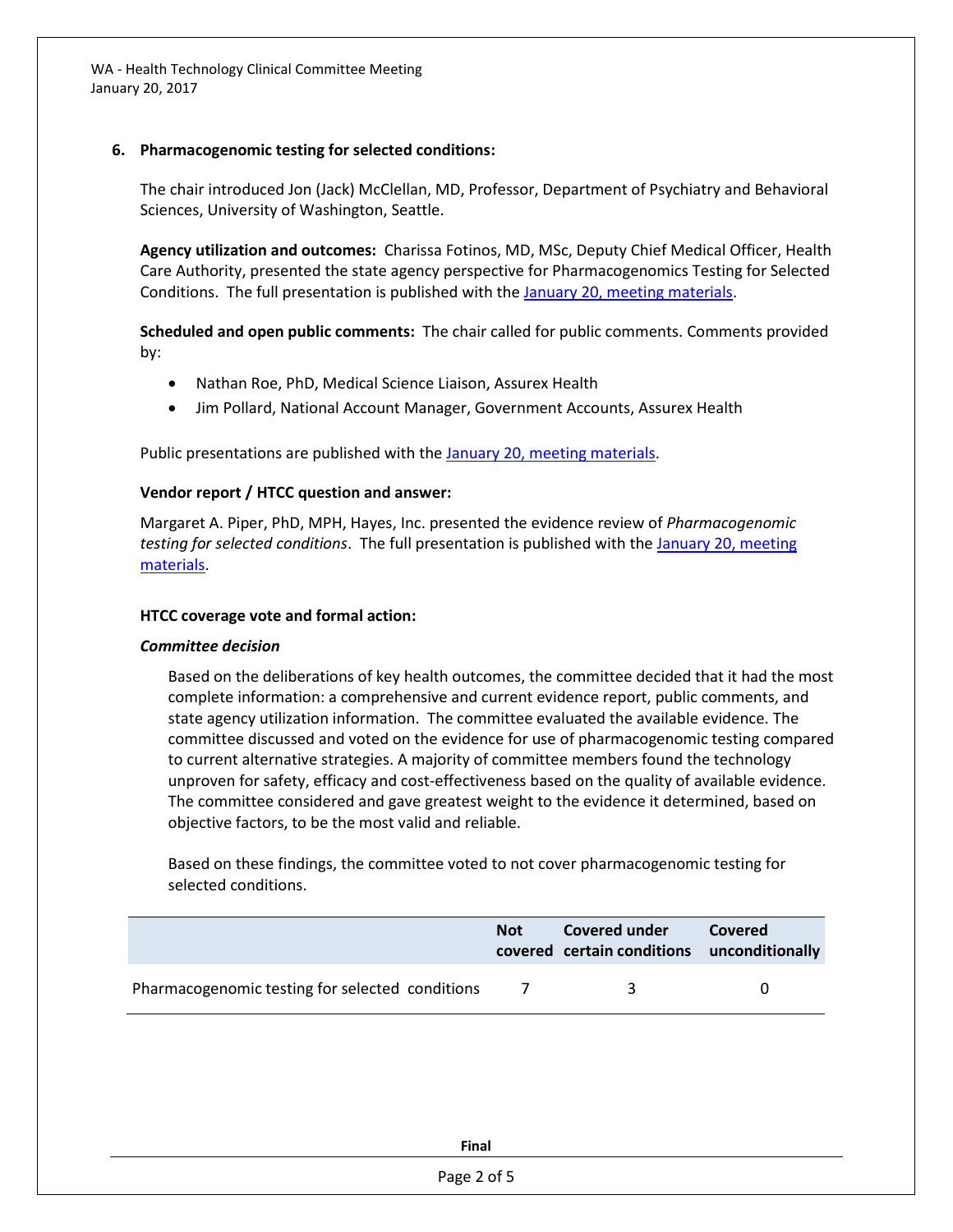WA - Health Technology Clinical Committee Meeting January 20, 2017

#### *Discussion*

The committee reviewed and discussed the available studies of pharmacogenomics. Details of study design, inclusion criteria and other factors affecting or potentially affecting study quality were discussed.

# *Limitations*

Not applicable.

#### *Action*

The committee checked for availability of a Medicare national coverage decision (NCD). There is no NCD for pharmacogenomic testing.

The committee discussed clinical guidelines identified for pharmacogenomic testing for select conditions from the following organizations:

- Clinical practice guidelines: Depression in adolescents and young adults (2010)
- Position Statement : The value of antidepressants in the treatment of unipolar depression (2011) European Psychiatric Association
- Adult Depression in Primary Care (2016) ICIS
- Clinical Practice Guidelines for the Management of Major Depressive Disorders (2016) VA/DoD
- World Federation of Societies for Biological Treatment of Unipolar Depressive Disorders (2013)
- Practice Guidelines for the treatment of Patients with Panic Disorders (2009) American Psychiatric Association (APA)
- Practice Guidelines for the Treatment of Patients with Substance Use Disorders (2006) APA
- Guidelines: Pharmacological management of substance abuse, harmful use, addiction and comorbidity (2005) BAP
- Expert Group Consensus Guidelines: Focus on the therapeutic monitoring of antidepressants (2005) AGNP

The committee chair directed HTA staff to prepare a findings and decision document for pharmacogenomic testing for selected conditions reflective of the majority vote for public comment, followed by consideration for final approval at the next public meeting.

**7. Updates:** HTA reviews in progress- Josh Morse, HTA program director.

# **8. Artificial disc replacement – Re-review**

The chair introduced Rod J. Oskouian Jr, MD, Chief of Spine and Co-Director, Complex and Minimally Invasive Spine Fellowship Program at the Swedish Neuroscience Institute.

**Agency utilization and outcomes:** Gary Franklin, MD, MPH, Medical Director for the Washington State Department of Labor and Industries, presented the state agency perspective and utilization and cost data to the committee. The presentation is published with the January 20, meeting [materials.](http://www.hca.wa.gov/about-hca/health-technology-assessment/meetings-and-materials)

**Final**

Page 3 of 5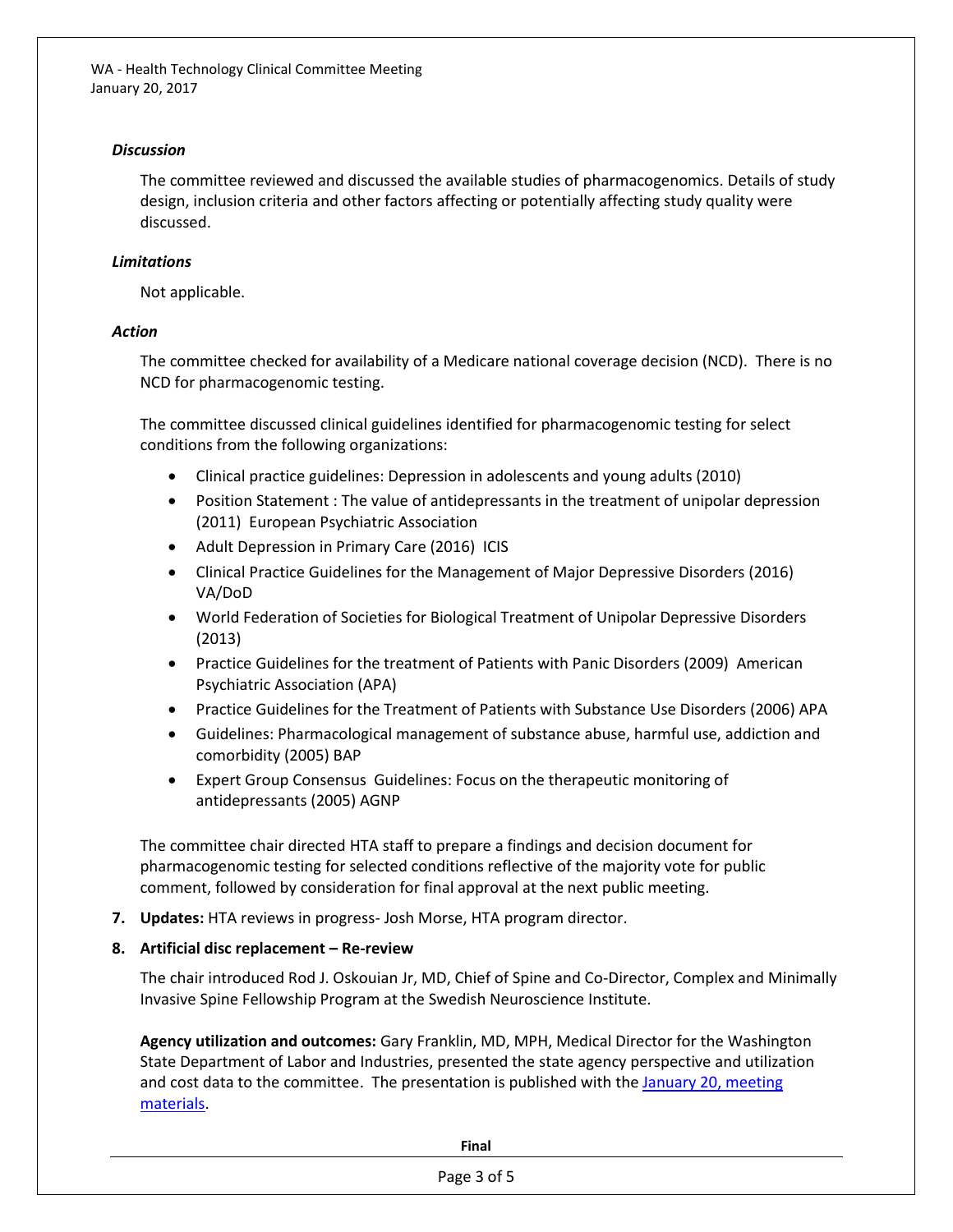**Scheduled and open public comments:** The chair called for public comments. Comments provided by:

- Jens Chapman, MD, Washington State Association of Neurological Surgeons, American Association of Neurological Surgeons, North American Spine Society, Congress of Neurological Surgeons
- Daniel Elskens, MD, Washington State Association of Neurological Surgeons, American Association of Neurological Surgeons, North American Spine Society, Congress of Neurological Surgeons

Public presentations are published with th[e January 20, meeting materials.](http://www.hca.wa.gov/about-hca/health-technology-assessment/meetings-and-materials)

#### **Vendor report and HTCC Q & A:**

Andrea C. Skelly, PhD, MPH, Spectrum Research, Inc. presented the evidence review addressing artificial disc replacement. Find the full presentation published with the January 20, meeting [materials.](http://www.hca.wa.gov/about-hca/health-technology-assessment/meetings-and-materials)

#### **HTCC coverage vote and formal action:**

#### *Committee decision*

Based on the deliberations of key health outcomes the committee decided that it had the most complete information: a comprehensive and current evidence report, public comments, and state agency utilization information. The committee concluded that the current evidence on lumbar and cervical artificial disc replacement should be considered and voted on separately. The committee also determined that current evidence is sufficient to make a determination on this topic. The committee discussed and voted on the evidence for use of artificial disc for these conditions compared to current alternative strategies. The committee considered the evidence and gave greatest weight to the evidence it determined, based on objective factors, to be the most valid and reliable.

Based on these findings, the committee voted to not cover lumbar artificial disc replacement and separately voted to cover with conditions cervical artificial disc replacement.

|                                      | <b>Not</b><br>covered | Covered under<br>certain conditions unconditionally | Covered |
|--------------------------------------|-----------------------|-----------------------------------------------------|---------|
| Lumbar artificial disc replacement   | 10                    |                                                     |         |
| Cervical artificial disc replacement |                       | 10                                                  |         |

# *Discussion*

The committee reviewed and discussed the available studies of lumbar artificial disc replacement. Details of study design, inclusion criteria and other factors affecting study quality were discussed. A majority of committee members found the evidence sufficient to determine that lumbar artificial discs replacements were unproven for safety and unproven for